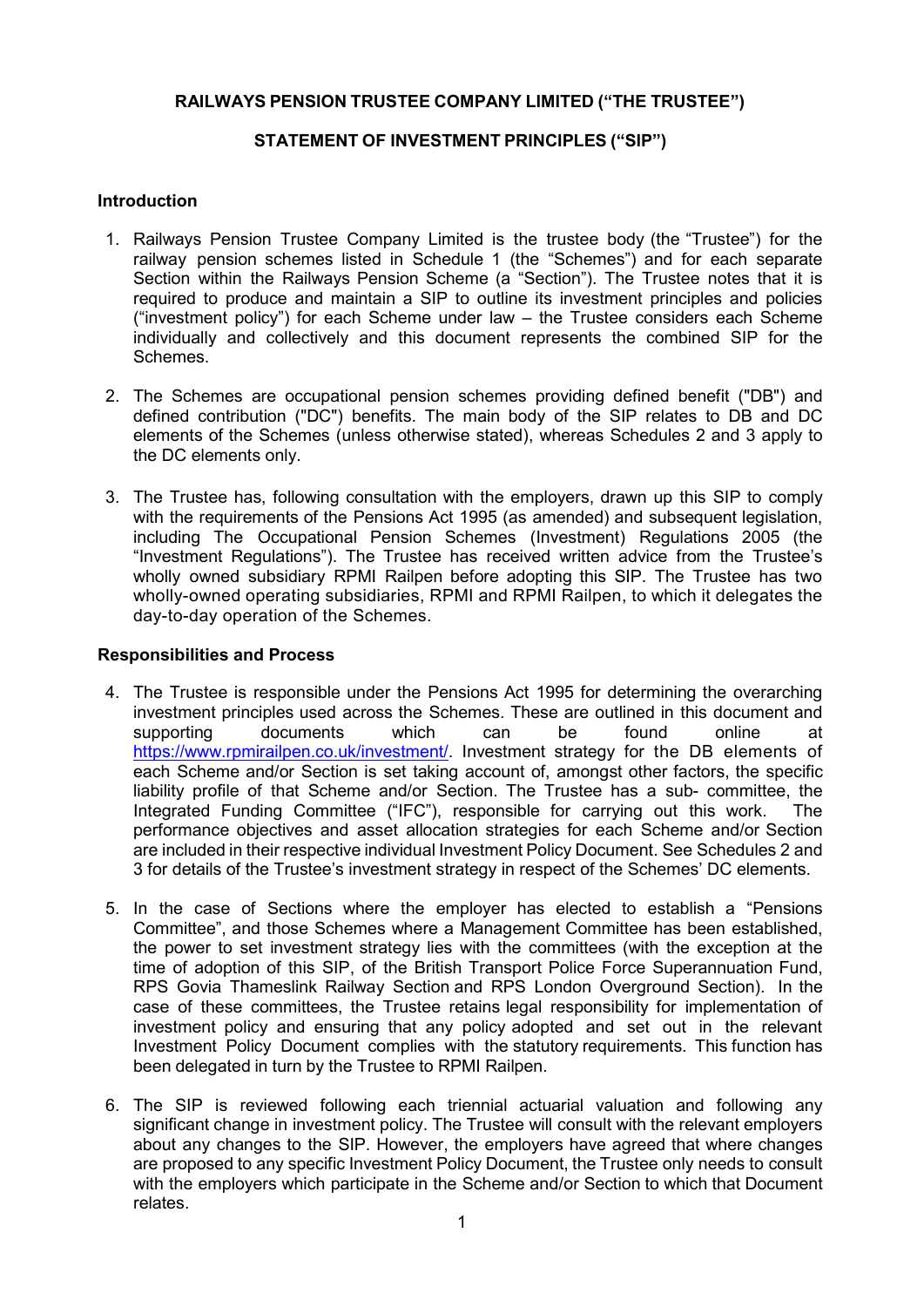#### Investment Beliefs

7. The Trustee has agreed core beliefs that set out a clear view on investment philosophy and Scheme governance. These beliefs are used to inform the investment process used across the Schemes. The Trustee reviews the Investment Beliefs annually and they are available to view online at https://www.rpmirailpen.co.uk/trustees-beliefs/.

#### Investment Objectives

- 8. The Trustee's mission is to pay members' pensions securely, affordably and sustainably. It achieves this through investing the assets of each Scheme and each Section in a way that enables them to be used to pay the benefits promised when they fall due, whilst balancing this against the cost that must be met by the employers and members.
- 9. To facilitate achieving this objective, the Trustee adopts an integrated approach to covenant, funding and investment policy in respect of the DB elements. Due to the different maturity profiles of the liabilities of the individual Schemes and Sections, along with the strength of covenant of each sponsoring employer and any other specific characteristics, investment strategies and therefore expected investment returns will vary widely. Investment objectives therefore have to be set separately for each Scheme and/or Section, with a consistent framework used for evaluation. The agreed approach takes account of return, risk and liquidity requirements (within a "RRL framework"), to enable suitable investment strategies to be adopted for each Scheme and/or Section.
- 10. The RRL framework outlines the expected investment strategy for each Scheme and broad Section groupings (effectively grouped by covenant strength and maturity profile). The individual components of the RRL framework are considered as follows:
	- 10.1. Expected investment return is considered taking into account risk and affordability, making use of the Pooled Fund range to accommodate individual Scheme and/or Section requirements. The expected return of the proposed investment strategy is judged over the long-term and evaluated with reference to the financial assumptions adopted by the Trustee. The technical provisions funding basis used in triennial valuations is considered with reference to these expected returns;
	- 10.2. Investment risk is considered using several measures with a focus on downside risk, consistent with the Trustee's belief that investment risk is multi-faceted. The level of investment risk will take account of the strength of covenant;
	- 10.3. Liquidity requirements are evaluated with reference to maturity, the strength of covenant of the sponsoring employer and whether the Scheme and/or Section is deemed open or closed to new members.
- 11. The resultant portfolios and investment strategy for each Scheme and/or Section are expressed as a mix of return-seeking, defensive and matching assets. Each of these portfolios, in aggregate, is expected to generate a long-term return that will match or exceed the discount rates used in the funding assumptions for the respective Scheme and/or Section.

### Management of Pooled Funds

12. The Trustee is responsible for investing the Scheme's assets in the best interests of members and beneficiaries and it exercises its powers of investment in accordance with the trust deed and rules of each Scheme and applicable law.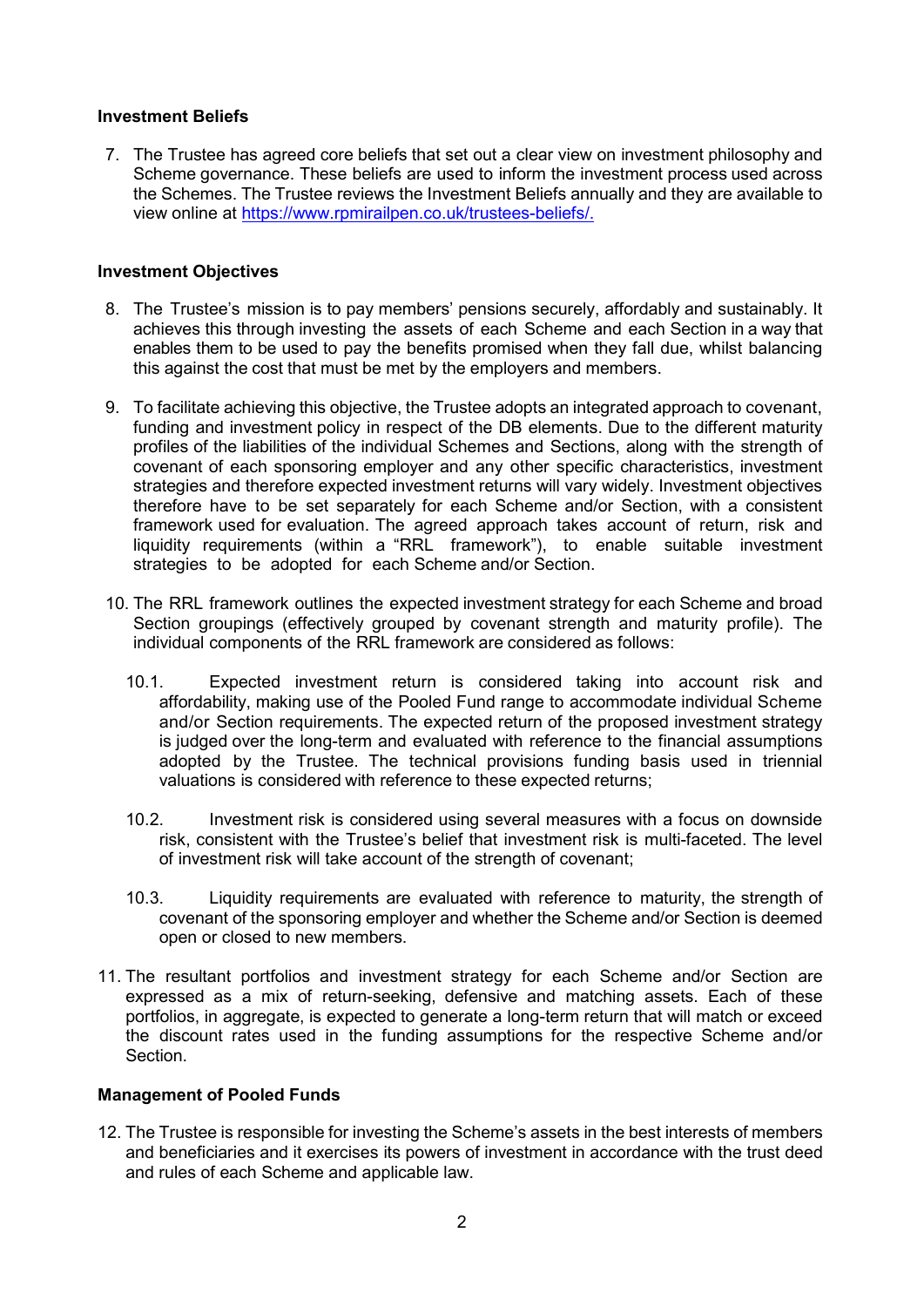- 13. The Schemes and Sections invest in a number of HMRC approved pooled funds (the "Pooled Funds") operated by RPMI Railpen on behalf of the Trustee. These funds are used to construct each investment portfolio agreed under the RRL framework and are intended to accommodate the differing investment requirements of the Schemes and Sections.
- 14. As such, each Pooled Fund has distinct return, risk and liquidity characteristics and is either multi-asset or single-asset class by design. The Trustee recognises that the use of a range of traditional and alternative asset classes with distinct return drivers may offer diversifying characteristics. Accordingly, the default offering is to use predominantly multiasset Pooled Funds which invest in a wide range of assets and strategies. However, Pensions Committees and/or employers can request to make use of other Pooled Funds offered by the Trustee consistent with the agreed investment strategy. The investment performance of each Pooled Fund is measured against an agreed objective and the objective and investment guidelines for each Pooled Fund are set out in the individual fund product particulars.
- 15. Under the RRL framework, the proportion of the Scheme and/or Section assets to be held in a particular Pooled Fund is not fixed and may, therefore, be changed from time to time by the Trustee (or RPMI Railpen under delegated authority) in order to comply with the RRL framework in the manner the Trustee considers appropriate. Where the rules of a Scheme or a Section require the investment policy to establish the proportion of Scheme and/or Section assets to be held in each of the Pooled Funds, that policy will be recorded in the relevant Investment Policy Document.
- 16. The Trustee regularly reviews the Pooled Fund range and is free to change the range of Pooled Funds, the associated objectives and investment guidelines from time to time, as it considers appropriate, in accordance with the rules of the Schemes.
- 17. The investment of the assets within each Pooled Fund, including day-to-day investment decisions, are delegated under an Investment Management Agreement to RP MI Railpen, the internal manager for the railway pension schemes, or to fund managers appointed by RPMI Railpen (together the "Fund Managers"). The investment arrangements are overseen by the Railpen Investments Board ("RIB") who ensure adherence to the Trustees' investment policy. More information on the delegated structure can be found in the annual report and accounts under https://www.rpmirailpen.co.uk/report-accounts/.
- 18. The Trustee delegates investment powers to RPMI Railpen under the terms of the Investment Management Agreement which sets out the parameters and policies within which RPMI Railpen operates. The Trustee reviews and monitors performance (and fees) to ensure that the activities of RPMI Railpen continue to be aligned with the Trustee's investment policy. More information on RPMI Railpen's obligations to disclose information to the Trustee under the Shareholder Rights Directive (SRD II) can be found on the RPMI Railpen website under https://www.rpmirailpen.co.uk/shareholder-rights-directive-ii/.
- 19. In turn, RPMI Railpen is responsible for ensuring that the Fund Managers invest scheme assets in line with the Trustee's investment policy and that the Fund Managers stewardship, ESG (including climate change) and responsible investment policies (where relevant) align with the Trustee's own policies – this includes assessing how the relevant Fund Manager makes investment decisions based on the medium to long-term financial and non-financial performance of investee companies and engages with investee companies to improve their performance.
- 20. RPMI Railpen reviews and monitors the contractual arrangements with Fund Managers, including their remuneration and length of appointment, on at least an annual basis through relationship meetings and investment reporting to ensure that they are consistent with the Trustee's investment policy and that Fund Managers' investment decisions and approach are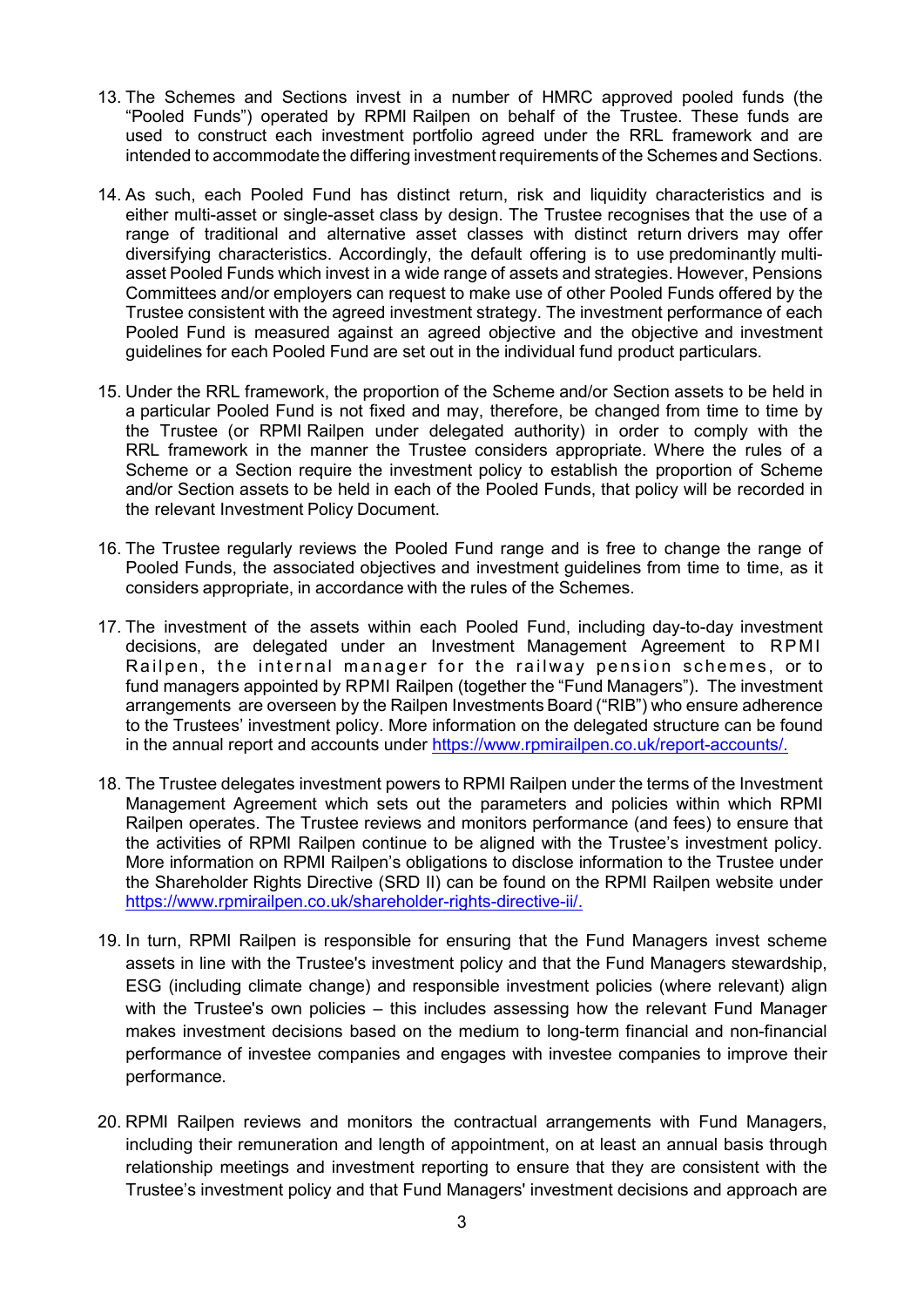aligned with the Trustee's investment policy and role as a responsible investor. More information on how RPMI Railpen ensures that remuneration structures are aligned with the long-term perspective of beneficiaries can be found on the RPMI Railpen website under https://www.rpmirailpen.co.uk/shareholder-rights-directive-ii/.

- 21. The Trustee is satisfied that RPMI Railpen has the appropriate knowledge and experience for managing the investments of the Schemes and it carries out its role in accordance with the criteria for investment set out in "Investment Regulations", the principles contained in the this SIP, the Trustee's investment policy and any applicable investment guidelines and restrictions agreed with the Trustee.
- 22. The multi-asset Pooled Funds are managed within a strategic framework, agreed on a regular basis with the RIB. The single-asset Pooled Funds are managed to specific objectives with permitted tolerances. Where relevant. RPMI Railpen and the Fund Managers are responsible for deviations from agreed asset allocations within delegated authority limits. Active management is not used by default but will be considered when it is judged to be the most efficient implementation of a given strategy.
- 23. RPMI Railpen and the Fund Managers have discretion in the timing of realisation of investments and in considerations relating to the liquidity of those investments within parameters stipulated in the relevant appointment documentation and product particulars. This includes the power to rebalance funds from available cash or make transfers in order to keep within stipulated asset allocations or restrictions.
- 24. In addition to the Pooled Funds, the Schemes and Sections may invest assets with an insurance company regulated by the Prudential Regulation Authority in order to accomplish a transfer of risk.

### Performance Measurement

25. The performance of each Scheme and/or Section, and the investment performance of the portfolios of RPMI Railpen and the Fund Managers, are measured for the Trustee. Also, investment performance of each Scheme and/or Section are monitored by RPMI Railpen and reported to the IFC, the Pensions Committees (where appropriate) and the relevant employers. RIB monitors the performance of RPMI Railpen against long- term performance objectives and compliance with operating parameters to ensure the investment approach aligns with the Trustee's investment policy and beliefs. RPMI Railpen is responsible for monitoring the performance of the Fund Managers against long-term performance objectives and compliance with operating parameters to ensure alignment with the Trustee's investment policy and beliefs. For further information on how RPMI Railpen ensures that Fund Managers' remuneration structures are aligned with the Trustee's investment policy, see https://www.rpmirailpen.co.uk/shareholder-rights-directive-ii/.

### Risk Management

- 26. The Trustee recognises that there are various investment and operational risks to which any pension scheme is exposed, and gives qualitative and quantitative consideration to such risks. A number of steps are taken to manage such risks including:
	- 26.1. an Integrated Funding Committee with specific responsibilities including agreeing integrated funding plans for each Scheme and/or Section, using the RRL framework (as described in paragraphs 9, 10 and 15), and monitoring performance against their agreed funding plans;
	- 26.2. an Audit and Risk Committee with specific responsibilities including review of financial control and risk management systems;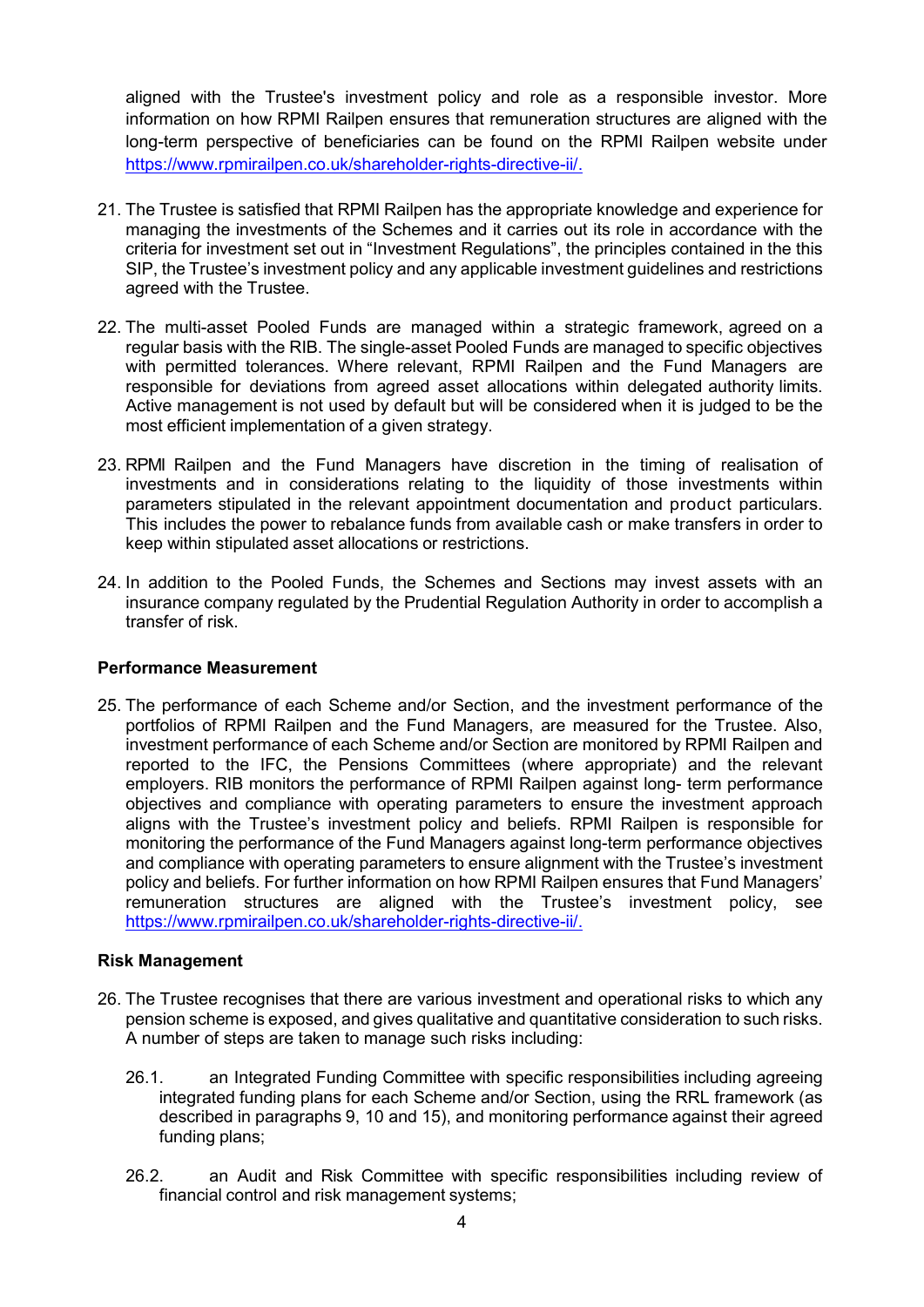- 26.3. appointing a global custodian to hold assets and RPMI Railpen monitoring the custodian's service provision and credit-worthiness;
- 26.4. appointing the Railpen Investments Board (RIB) with specific responsibilities including oversight of the management of the Pooled Funds;
- 26.5. the establishment of the Investment Risk Committee and Operational Risk Committee to oversee monitoring of investment and operational risks.

#### Defined Contribution Assets

- 27. The Schemes provide DC benefits in the form of additional voluntary contributions ("AVCs"), commonly known as BRASS, in the defined benefit Sections and the Industry-Wide Defined Contribution Section ("IWDC"), a standalone DC Section of the Railways Pension Scheme. The IWDC Section is the authorised master trust within the Railways Pension Scheme. The Trustee is responsible for investing DC assets in the best interests of members and beneficiaries, providing appropriate fund choices and ensuring good value for members. The Trustee's strategy and approach to the DC elements are set out in Schedules 2 and 3, to the extent they differ to the DB elements.
- 28. The range of funds made available for the DC fund arrangements is reviewed regularly and may be changed by the Trustee from time to time in accordance with applicable rules of the Schemes. The intention is to ensure an investment philosophy consistent across both defined benefit and defined contribution arrangements to the extent possible.
- 29. Further information on AVC Funds can be found in Schedule 2 and further information on the IWDC Section can be found in Schedule 3.

### Costs

- 30. The Trustee recognises that strict control of costs is important in contributing to good investment returns. As such, RPMI and RPMI Railpen are asked to ensure that all aspects of cost from the responsibilities and mandates exercised by those involved in the investment process, both internal and external, are kept under regular review. The aim is to implement Scheme and/or Section strategy in the most efficient manner possible, using internal resources wherever appropriate. Investments within the Pooled Funds are considered in terms of the most efficient way to access desired return drivers. As part of this process, fees payable to external Fund Managers and costs relating to the investment, management, custody and realisation of Pooled Fund assets are kept under regular review.
- 31. RPMI and RPMI Railpen give full transparency to the Trustee on the underlying costs making up the annual management charges including, but not limited to, investment management costs, internal staff costs, legal costs and IT costs. The Trustee also monitors the level of transaction costs incurred by the funds on a yearly basis. These costs include, but are not limited to, broker commissions, commissions of futures, transfer taxes, and other fees such as bank fees, search fees, legal fees, and stamp duty. More information on the breakdown of costs can be found in the annual report and accounts published on the RPMI Railpen website https://www.rpmirailpen.co.uk/report-accounts/.
- 32. The Trustee does not have a target portfolio turnover range but instead reviews costs in conjunction with net of fees performance figures for the Pooled Funds and Fund Managers are encouraged to take a long-term approach to investing in order to align with the Trustees' investment beliefs and investment policy.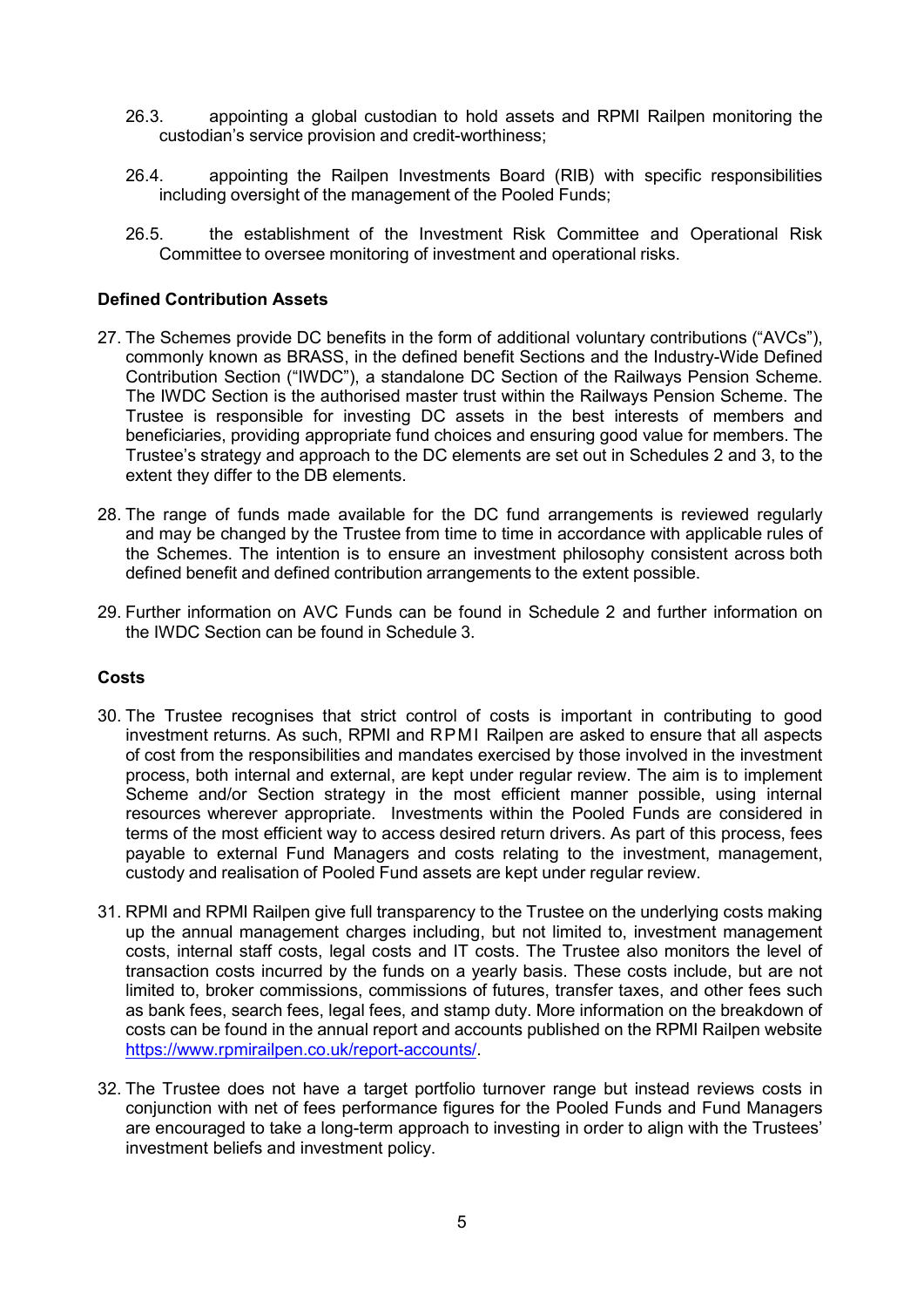### Environmental, social and governance considerations

- 33. The Trustee recognises its legal duty to consider factors that are likely to have a financially material impact on investment returns over the period during which benefits will need to be funded by the Schemes' investments.
- 34. These factors include, but are not limited to, environmental, social and governance (ESG) factors, including, but not limited to climate change.
- 35. The Trustee expects RPMI Railpen and Fund Managers to take account of ESG factors in the selection, retention and realisation of investments. In addition, RPMI Railpen takes into account the Fund Managers' policies in relation to ESG factors when selecting Fund Managers and also monitors Fund Managers' compliance with such policies.
- 36. The Trustee will continue to monitor and assess ESG factors and the risks and opportunities arising from them, as follows:
	- 36.1. the Trustee will undertake annual training on ESG considerations in order to understand fully how ESG factors including climate change could impact investments;
	- 36.2. the Trustee will require RPMI Railpen and Fund Managers to provide information annually about their ESG policies and how they integrate ESG into their investment processes.

#### Non-financial matters

- 37. The Trustee will consider factors that are expected to have a material financial impact on investments. Non-financial matters may be considered on a case-by-case basis in relation to the selection, retention and realisation of investments where the Trustee has reasonable cause to believe that scheme members would share concerns that such matters would have a materially detrimental impact on the good reputation of the Schemes and potentially lead to a material risk of financial detriment to the Schemes.
- 38. The Trustee will review its policy on non-financial matters in conjunction with its regular review of the SIP.

### Voting and Engagement Policy

- 39. The Trustee believes that companies with robust corporate governance structures are more likely to achieve superior long-term financial performance and will manage their risks and opportunities effectively. It signals its expectations to companies through RPMI Railpen's voting and engagement activities.
- 40. RPMI Railpen's global voting policy sets out expectations for issuers, and may be read in conjunction with RPMI Railpen's engagement policy and other market specific guidance, which can be found on RPMI Railpen's website under https://www.rpmirailpen.co.uk/activeownership/. Thoughtful voting alongside constructive engagement with portfolio companies supports the Trustee's investment objectives.
- 41. RPMI Railpen, on behalf of the Trustee, is a signatory to the UK Stewardship Code, and engages with its external Fund Managers to encourage them to adopt practices in line with the spirit of this Code as appropriate. Compliance with the UK Stewardship Code can be found on the RPMI Railpen website at https://www.rpmirailpen.co.uk/active-ownership/.
- 42. The Trustee expects RPMI Railpen to: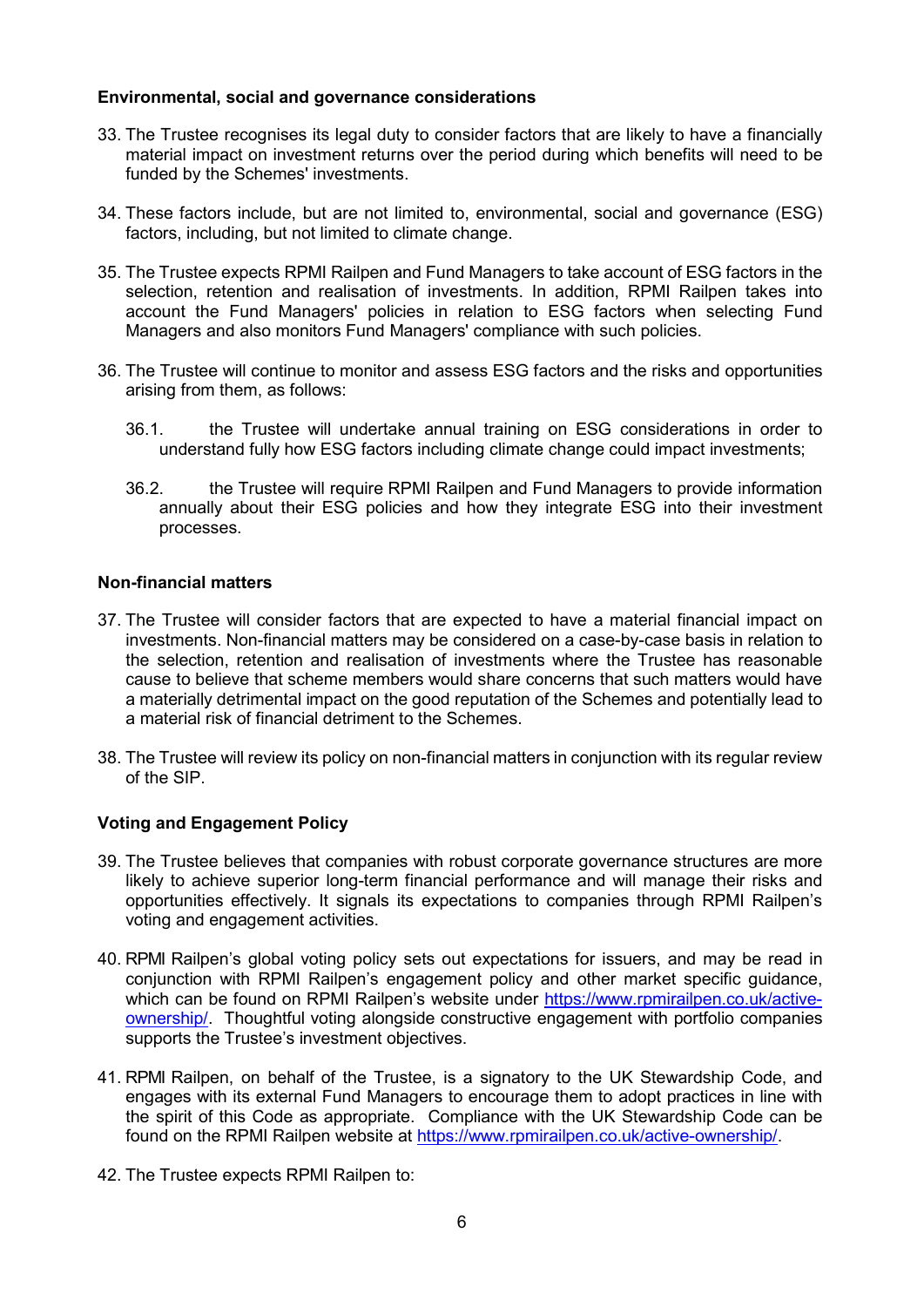- 42.1. exercise rights attaching to investments and to undertake engagement activities in accordance with RPMI Railpen's global voting policy and current best practice, including the UK Stewardship Code;
- 42.2. select Fund Managers which have appropriate ESG policies and to monitor their compliance with those policies;
- 42.3. evaluate all financially material considerations, including ESG factors (including, but not limited to, climate change) as part of the decision-making process around its stewardship activities;
- 42.4. provide, at least annually, details of its ESG policies and stewardship activities and those of Fund Managers.
- 43. The Trustee's delegation to RPMI Railpen of the exercise of rights attaching to investments and engagement activities includes the delegation of the functions of engaging with and the monitoring of "relevant persons", including (but not limited to) the Fund Managers and, if applicable, investee companies and other stakeholders about "relevant matters", including (but not limited to) matters concerning investee companies, including their performance, strategy, capital structure, management of actual or potential conflicts of interest, risks, social and environmental impact and corporate governance. RPMI Railpen exercises these functions in line with RPMI Railpen's global voting policy and current best practice, including the UK Stewardship Code.
- 44. The Trustee expects RPMI Railpen to update the Trustee periodically (and at least annually) on its ESG policies and its stewardship activities and on those of Fund Managers.

### Adopted by the Trustee on 17 September 2020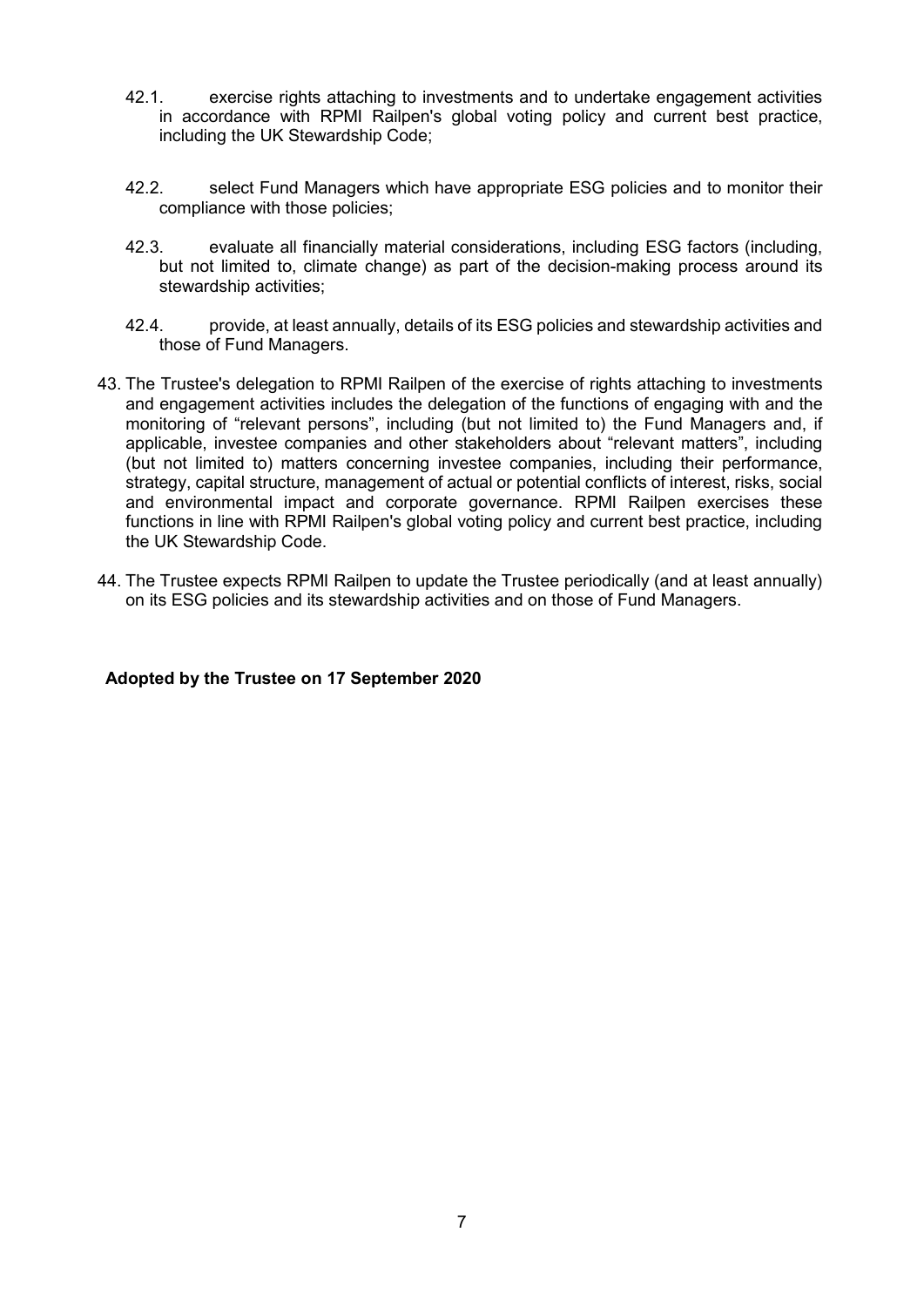# Schedule 1

# RAILWAYS PENSION SCHEMES

This Schedule lists the Schemes for which the Railways Pension Trustee Company Ltd (RPTCL) is "The Trustee":

Railways Pension Scheme ("RPS") British Railways Superannuation Fund ("BRSF") British Transport Police Force Superannuation Fund ("BTPFSF") BR (1974) Fund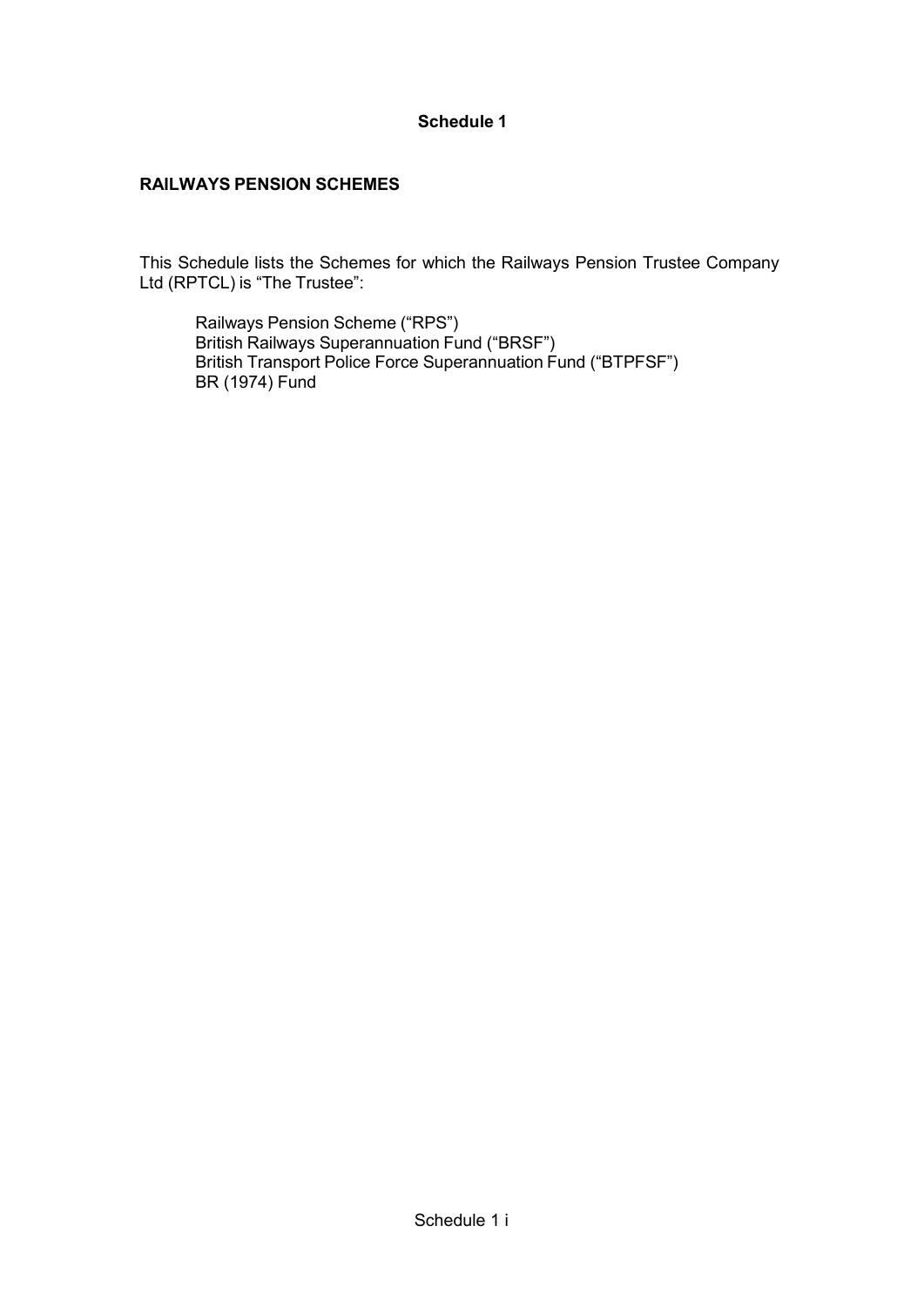# Schedule 2

# ADDITIONAL VOLUNTARY CONTRIBUTION ("AVC") FUNDS

## 1. Introduction

This Schedule is appended to and should be read in conjunction with the Statement of Investment Principles ("SIP") adopted by the Railways Pension Trustee Company Limited ("the Trustee") for the railway pension schemes (the "Schemes"), as amended from time to time. Items in the SIP which also apply to the AVC funds include the majority of the requirements of section 2(3) of the Occupational Pension Schemes (Investment) Regulations 2005. This Schedule covers any additional requirements of the Investment Regulations in respect of the AVC funds which are not covered in the main body of the SIP.

The main AVC arrangement is open to all contributing members of the defined benefit Sections of the Railways Pension Scheme and is known as BRASS. It is also open to members of the

British Transport Police Force Superannuation Fund who joined before 1<sup>st</sup> April 2007 and eligible members of the British Railways Superannuation Fund.

AVC Extra is the second contribution top-up arrangement for contributing members of the defined benefits Sections (other than the Network Rail Section) of the Railways Pension Scheme and

members of the British Transport Police Force Superannuation Fund who ioined before 1<sup>st</sup> April 2007.

#### 2. Objective

The Trustee recognises that individual members have differing investment needs and these may change during the course of their working lives. It also recognises members have differing attitudes to risk.

The overall objective of the Trustee is to provide a range of funds suitable for members to invest their AVC contributions. For members who do not wish to make their own investment choice, the Trustee makes available a default option.

In setting the range of investment options, the Trustee considered member's objectives as being defined by the expected:

- Level of outcome (long-term return)
- Variability of outcome (long-term risk)
- Volatility of journey, in particular as the member's target retirement age approaches (short-term risk)

### 3. Investment strategy

The Trustee considered a range of asset classes and associated expected returns and volatility of returns, the suitability of styles of investment management, and the need for diversification. The suitability of various lifestyle arrangements was also taken into account in setting the lifestyle and default strategies.

After taking advice, the Trustee has made lifestyle options available to members, matching various degrees of risk. These options offer a changing investment programme designed to meet a typical member's perceived changing financial needs as they move through their working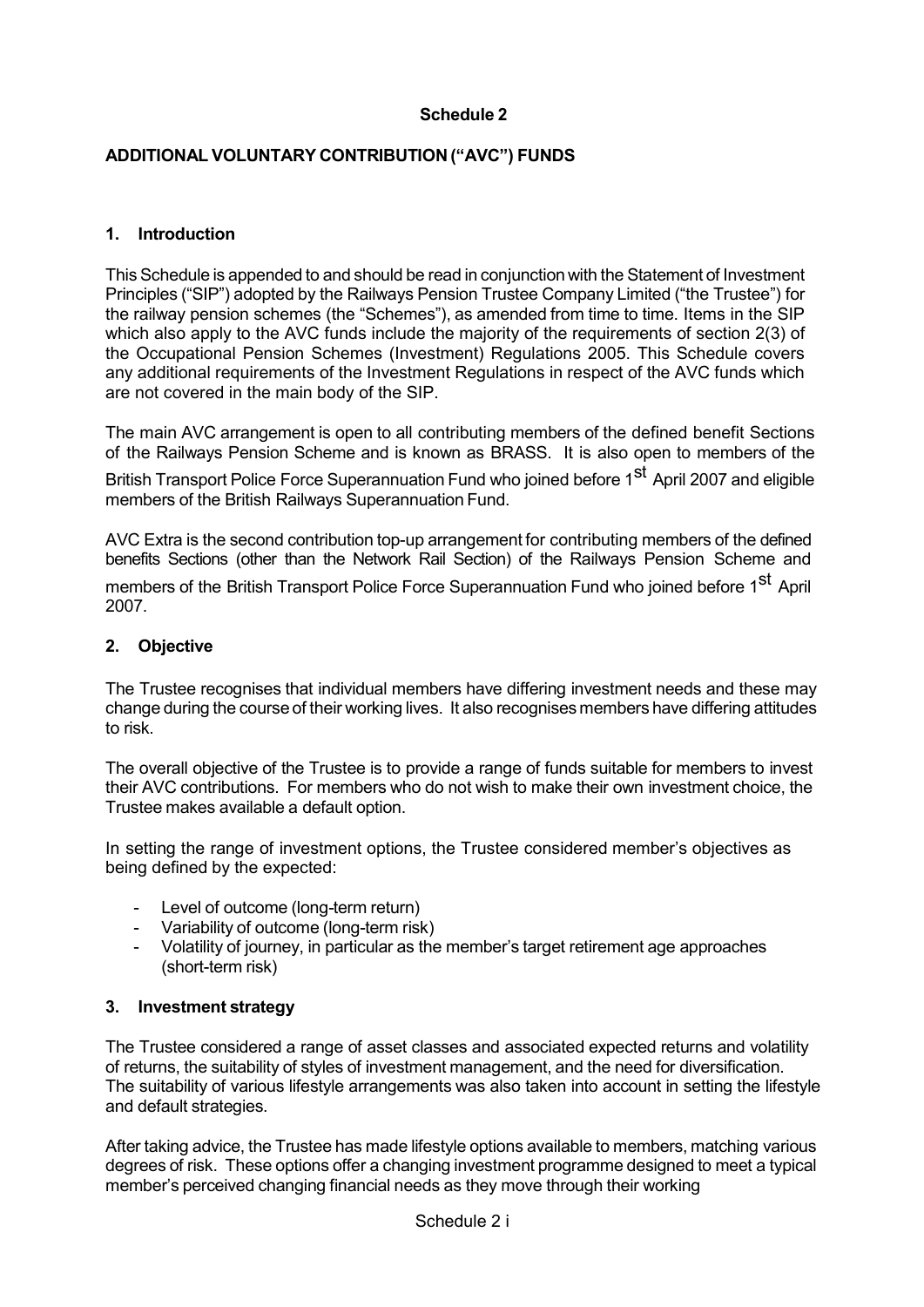life and approach retirement. This is achieved by switching from return seeking assets, which aim for long-term growth in excess of inflation, to lower risk assets as a member approaches their nominated target retirement age.

One of the lifestyle options operates as a default vehicle, should a member not wish to make their own selection from the available fund range. The default lifestyle option is designed to be appropriate for a typical member with a predictable target retirement age.

The Defined Contribution Committee ("DCC") of the Trustee Board was established to ensure appropriate management and governance of the BRASS, AVC Extra, and Industry-Wide Defined Contribution Section arrangements. Specific responsibilities of the Committee include oversight of investment performance and reviewing communications and investment options as appropriate.

# 4. Fund choices

The following "self-select" funds are available to all BRASS and AVC Extra members:

- Long Term Growth Fund
- Global Equity Fund
- Aggregate Bond Fund
- Index-Linked and Global Bond Fund
- Deposit Fund

The BRASS and AVC Extra arrangements also offer two lifestyle options:

- Long Term Growth Lifestyle (the default option for BRASS)
- Global Equity Lifestyle (the default option for AVC Extra)

The fund range is provided through a "white-labelled" framework to help accommodate underlying manager changes and future enhancements without undue disruption. Within this structure the Trustee considers suitable pooled funds managed by RPMI Railpen where possible.

BRASS members may also have holdings in the Pension Assured Fund ("PAF"). However, it is noted that this Fund is not accepting new contributions.

The Trustee expects the long-term return on the Long Term Growth Fund and Global Equity Fund to exceed price inflation. The long-term returns on the bond and deposit funds are expected to be lower. However, the bond funds are expected to more closely match the price for annuities, giving some protection in the amount of secured pension for members closer to retirement. The Deposit Fund is expected to provide protection against changes in short-term nominal capital values, and may be appropriate for members close to their target retirement age that plan to receive part of their retirement benefits in the form of tax-free cash.

### 5. Default arrangements

The aim of the default arrangements for each of the BRASS and AVC Extra arrangements is to generate long-term growth in excess of inflation over members' working lifetimes.

The BRASS arrangement is a "top-up" or additional benefit to the main Scheme DB benefit, and as such the default aims to seek growth with some volatility mitigation due to diversification by investing in the Long-Term Growth Fund during the earlier years. The "at retirement" portfolio has been constructed on the basis that BRASS members will draw 100% of their benefits as cash. The asset allocation therefore de-risks to the Deposit Fund over the five years prior to target retirement age. This default strategy is intended to ensure that assets are invested in the best interests of relevant members and beneficiaries in BRASS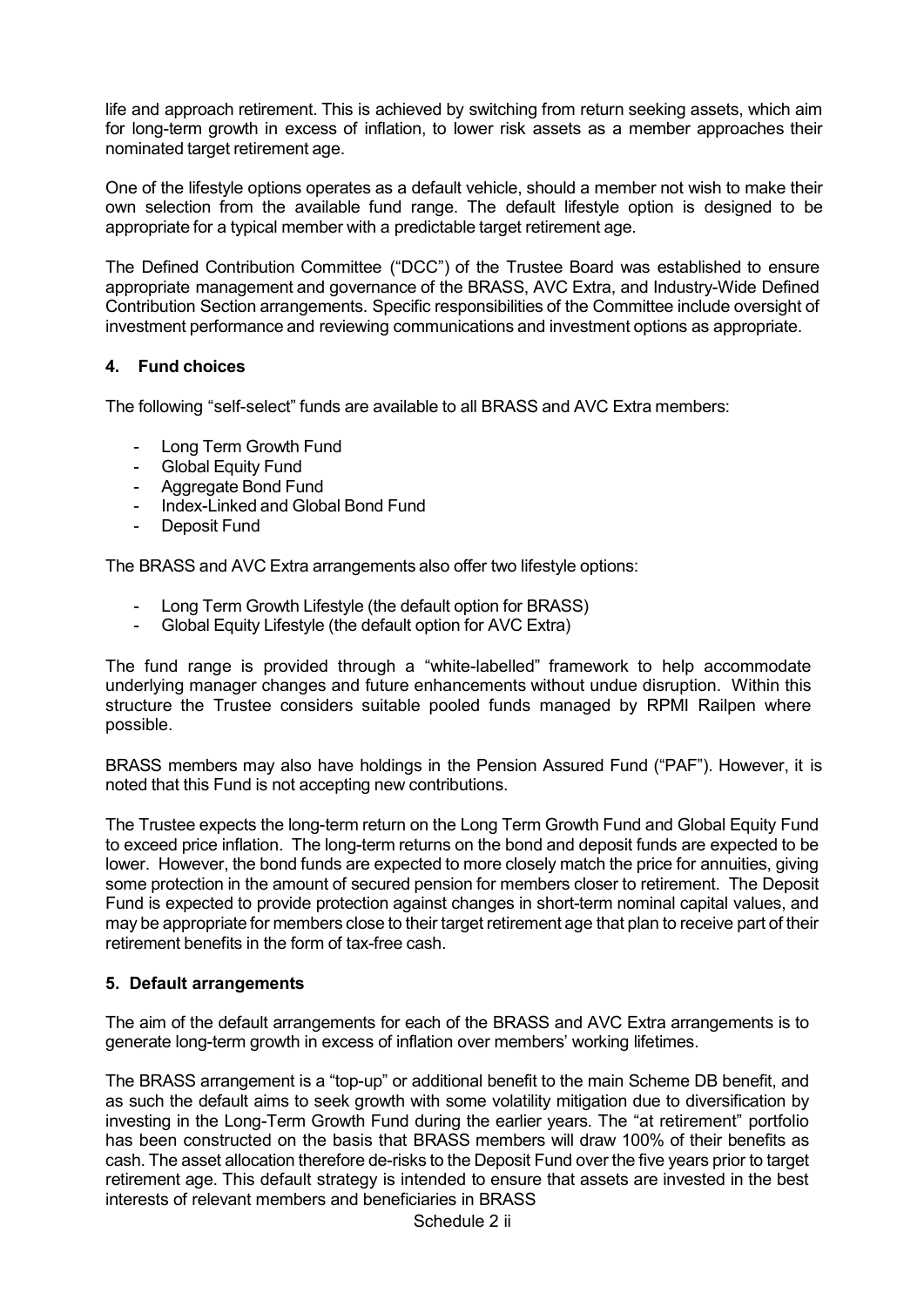The AVC Extra arrangement is a further "top-up" arrangement, and as such the default invests in the Global Equity Fund in the earlier years. The "at retirement" portfolio has been constructed on the basis that AVC Extra members will take 25% of their funds as a tax-free lump sum and buy an annuity with the rest. The asset allocation therefore de-risks to 25% in the Deposit Fund and 75% in the Aggregate Bond fund over the ten years prior to target retirement. This default strategy is intended to ensure that assets are invested in the best interests of members and beneficiaries in AVC Extra.

The DCC reviews the default investment strategy and the performance of the default arrangement (including investment return net of costs) of BRASS and AVC Extra at least every three years and without delay after any significant change in investment policy or the demographic profile of relevant members. This review is carried out in conjunction with a review of the IWDC Section.

# 6. Fund annual charges

The Fund Managers, RPMI Railpen and RPMI levy a charge on each fund, calculated by reference to the market value of assets under management. These charges are levied on each member's investments and the members incur these fees. They may vary depending on the fund chosen and manager performance, however they are considered by the Trustee to be reasonable.

# 7. Risks

There are a number of risks within the BRASS and AVC Extra arrangements including:

- Risk of inadequate long-term returns, in particular that fund values don't increase with inflation. To manage this, the Trustee includes funds that have an expected long-term return above inflation although this is not guaranteed over any given period;
- Risk of deterioration in investment conditions near retirement. To address this the Trustee has made available lower estimated risk funds and lifestyle options that default into lower estimated risk funds as members approach target retirement age;
- Risk of lack of diversification. The Long Term Growth Fund is diversified across a range of asset classes and managers. Other funds are diversified by underlying holdings;
- Risk of underlying Fund Managers and/or RPMI Railpen not meeting their objectives. The Defined Contribution Committee provides oversight to the performance of the funds. The Railpen Investments Board oversees the performance of RPMI Railpen and the Fund Managers on a regular basis; and

Risk of inappropriate member decisions. This is addressed by making a default option available which the Trustee believes appropriate for the majority of members.

The Trustee also reviews these risks as part of each formal strategy review (to coincide with review of the default strategies and arrangements). These take place at least every 3 years or more frequently if appropriate, and without delay after any significant change in investment policy.

Note: Further information and factsheets for the BRASS and AVC Extra funds (including their asset allocation, risks, expected return and diversification) can be found on the Railway Pensions website www.railwayspensions.co.uk/in-the-scheme/brass-section/my-fund-choices.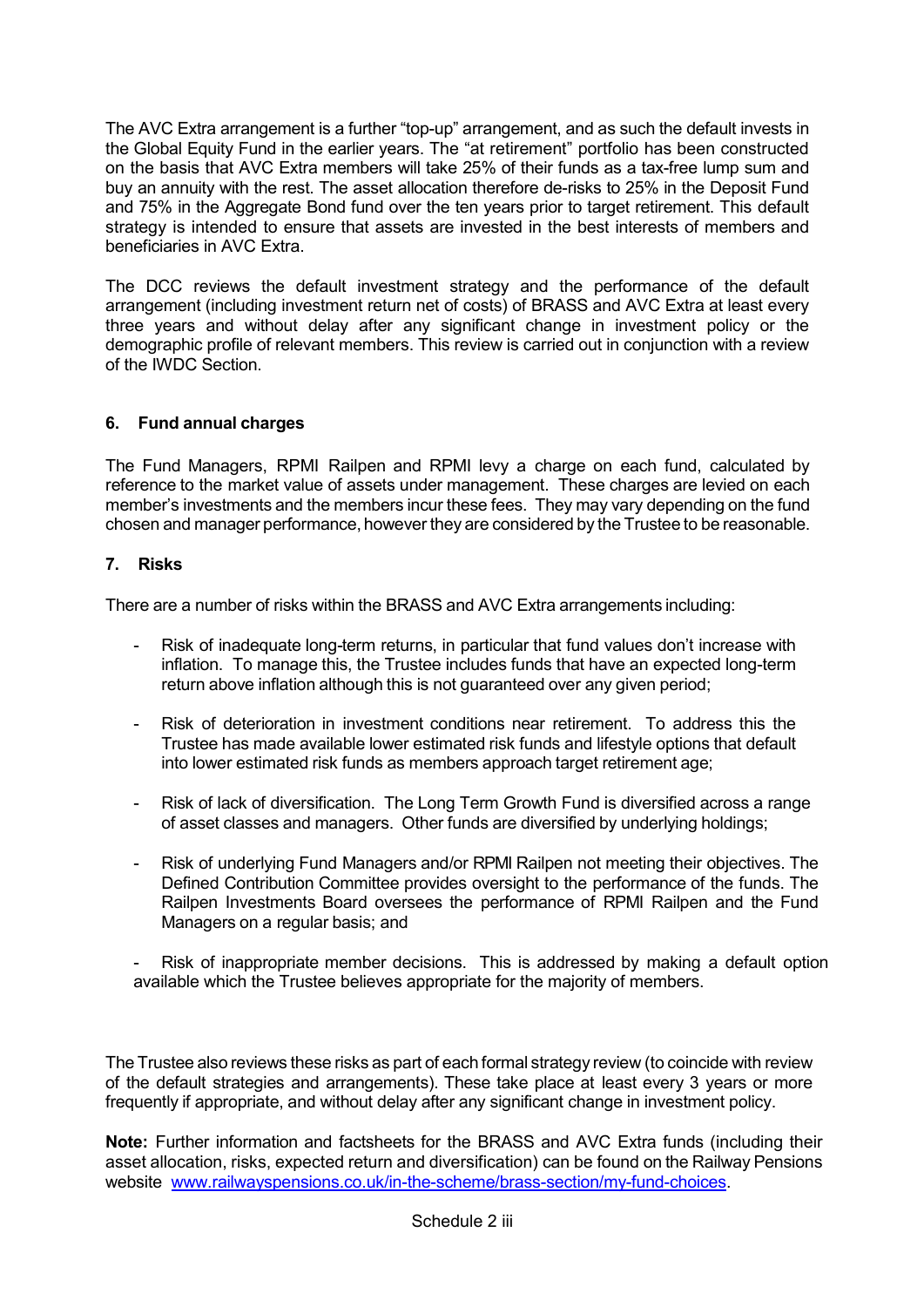### Schedule 3

#### INDUSTRY-WIDE DEFINED CONTRIBUTION SECTION

#### 1. Introduction

This Schedule is appended to and should be read in conjunction with the Statement of Investment Principles ("SIP") adopted by the Railways Pension Trustee Company Limited ("the Trustee") for the railway pension schemes (the "Schemes"), as amended from time to time. Items in the SIP which also apply to the AVC funds include the majority of the requirements of section 2(3) of the Occupational Pension Schemes (Investment) Regulations 2005. This Schedule covers any additional requirements of the Investment Regulations in respect of the Industry Wide Defined Contribution Section ("IWDC Section") which are not covered in the main body of the SIP.

The IWDC Section is the authorised DC master trust of the Railways Pension Scheme for rail industry employees and, other than AVCs, it is the only Section in the Scheme which provides money purchase benefits.

#### 2. Objective

The Trustee recognises that individual members have differing investment needs and these may change during the course of their working lives. It also recognises members have differing attitudes to risk.

The overall objective of the Trustee is to provide a range of funds suitable for members to invest their contributions. For members who do not wish to make their own investment choice, the Trustee makes available a default option.

In setting the range of investment options, the Trustee considered member's objectives as being defined by the expected:

- Level of outcome (long-term return)
- Variability of outcome (long-term risk)
- Volatility of journey, in particular as the member's target retirement age approaches (short-term risk)

#### 3. Investment strategy

The Trustee considered a range of asset classes and associated expected returns and volatility of returns, the suitability of styles of investment management, and the need for diversification.

The suitability of various lifestyle arrangements was also taken into account in setting the lifestyle and default strategies.

After taking advice, the Trustee has made lifestyle options available to members, matching various degrees of risk. These options offer a changing investment programme designed to meet a typical member's perceived changing financial needs as they move through their working life and approach retirement. This is achieved by switching from return seeking assets, which aim for long-term growth in excess of inflation, to lower risk assets as a member approaches their nominated target retirement age.

Schedule 3 i One of the lifestyle options operates as a default vehicle, should a member not wish to make their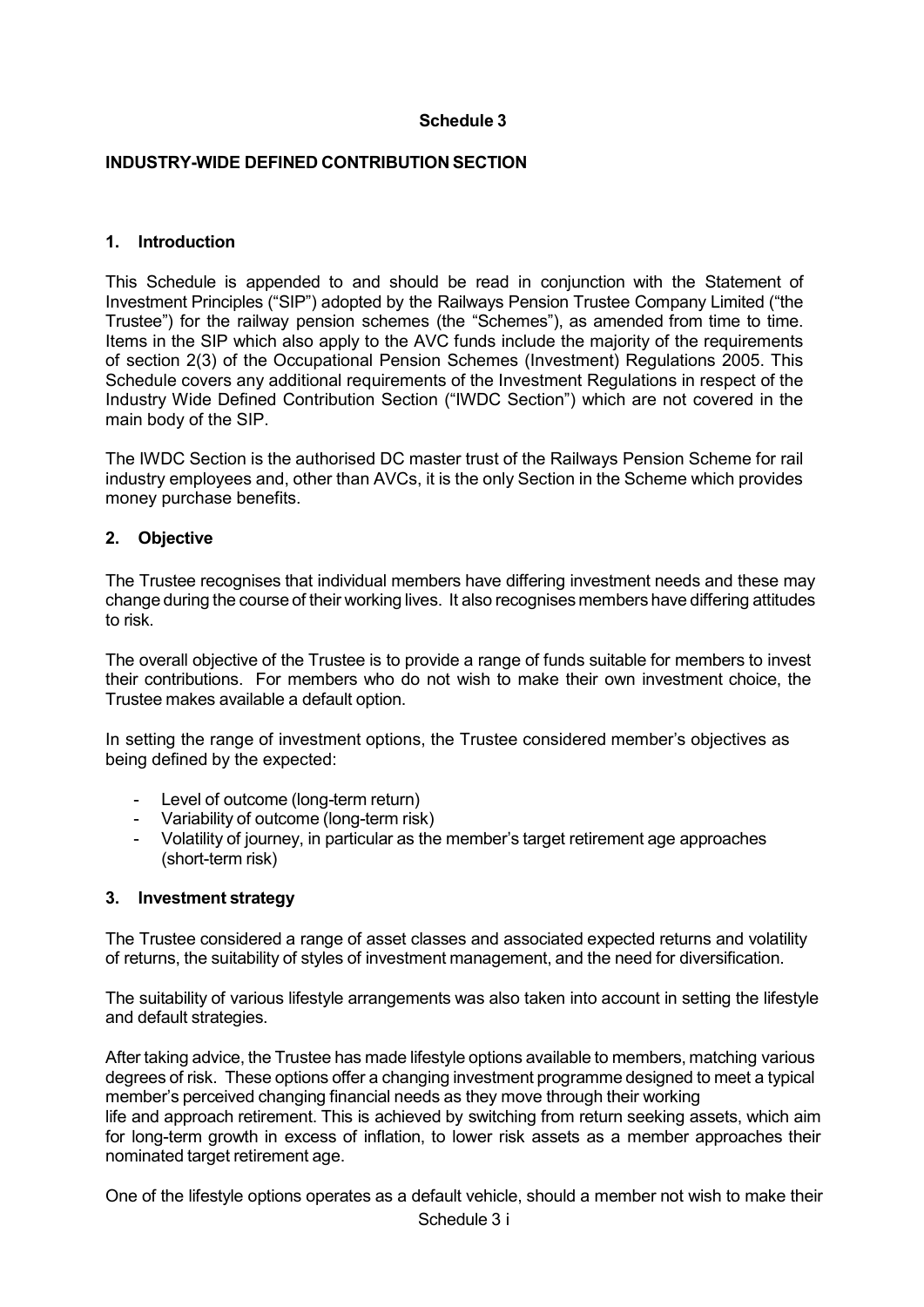own selection from the available fund range. The default lifestyle option is designed to be appropriate for a typical member with a predictable target retirement age.

The Defined Contribution Committee ("DCC") of the Trustee Board was established to ensure appropriate management and governance of the DC Schemes' arrangements. Specific responsibilities of the Committee include oversight of investment performance and reviewing communications and investment options as appropriate.

# 4. Fund choices

The following "self-select" funds are available to all members of IWDC Section:

- Long Term Growth Fund
- Global Equity Fund
- Aggregate Bond Fund
- Index-Linked and Global Bond Fund
- Deposit Fund

The IWDC Section also offers two lifestyle options:

- Long Term Growth Lifestyle (the default option)
- **Global Equity Lifestyle**

The fund range is provided through a "white-labelled" framework to help accommodate underlying manager changes and future enhancements without undue disruption. Within this structure the Trustee considers suitable pooled funds managed by RPMI Railpen where possible.

The Trustee expects the long-term return on the Long Term Growth Fund and Global Equity Fund to exceed price inflation. The long-term returns on the bond and deposit funds are expected to be lower. However, the bond funds are expected to more closely match the price for annuities, giving some protection in the amount of secured pension for members closer to retirement. The Deposit Fund is expected to provide protection against changes in short-term nominal capital values, and may be appropriate for members close to their target retirement age that plan to receive part of their retirement benefits in the form of tax-free cash.

### 5. Default arrangement

The aim of the default arrangement is to generate long-term growth in excess of inflation over members' working lifetimes. The IWDC Section may be a members' main form of retirement saving and so the Long Term Growth Lifestyle as the "default arrangement" aims to seek growth with some volatility mitigation due to diversification by investing in the Long-Term Growth Fund during the earlier years. The "at retirement" portfolio has been constructed on the basis that DC members will take 25% of their funds as a tax-free lump sum and buy an annuity with the rest, and the asset allocation therefore de-risks to 25% in the Deposit Fund and 75% in the Aggregate Bond fund over the ten years prior to target retirement. This default strategy is intended to ensure that assets are invested in the best interests of members and beneficiaries.

The DCC reviews the default investment strategy and the performance of the default arrangement (including investment return net of costs) at least every three years and without delay after any significant change in investment policy or the demographic profile of relevant members. This review is carried out in conjunction with a review of the AVC funds.